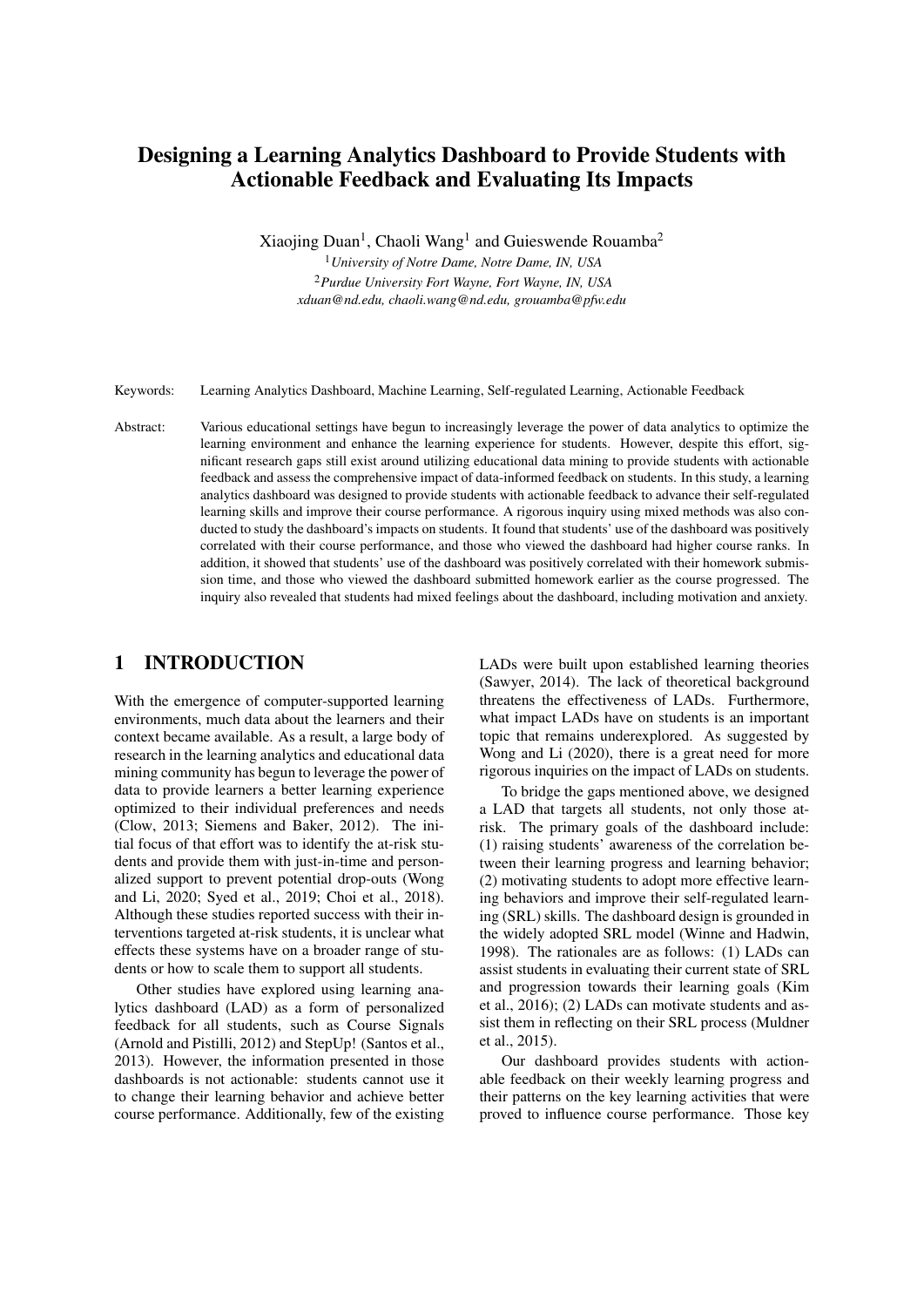activities were identified through machine learning (ML) models and confirmed by the subject matter experts. This study helps educators and researchers better understand the dashboard's impacts on students. It examined the correlation between students' use of the dashboard and their course performance. It also assessed the association between students' use of the dashboard and their learning behavior change. In addition, it investigated what emotions were triggered by viewing the dashboard and why. This study addresses the following research questions:

- RQ1. What learning activity features strongly influence students' course performance?
- RQ2. How do we design a LAD that provides students with actionable feedback on the key learning activities?
- RQ3. What impacts does this dashboard have on students' course performance, learning behavior, and emotions?

In the remainder of the paper, we first review related work in Section 2. Next, we describe the methodology for the present study in Section 3, followed by the results in Section 4. Then we discuss the findings in Section 5, followed by the limitations and future opportunities in section 6. We conclude the study in section 7.

### 2 RELATED WORK

Identification of Influencing Learning Features. Determining what learning features to present is one of the most important steps in LAD design. Matcha et al. (2019) suggested using the user-centered design approach to discover new features. Ott et al. (2015) used predictors previously identified to predict student success and visualized them. Feild (2015) conducted an exploratory data analysis to determine the indicators that were accustomed to their study subjects. They analyzed data points, including days of the semester, days of the week, hours of the day, and start and submit times of students' assignments. To determine the learning activity features for our dashboard, we followed the process suggested by Bodily and Verbert (2017). It includes reviewing the literature, conducting exploratory data analysis, and using a theoretical framework. We also utilized ML techniques and discussed the identified features with course instructors and other domain experts.

ML in Educational Data Mining. A variety of ML techniques, such as classification, regression, deep neural networks, and reinforcement learning, have been utilized to predict students' course performance and model their learning behavior (Baradwaj and Pal, 2011; Okubo et al., 2017; Zhou et al., 2018; Moreno-Marcos et al., 2018; Wan et al., 2019; Deng et al., 2019). Additionally, ML techniques have been adopted to model learning sequences and detect learning strategies. For example, Akpinar et al. (2020) used pattern mining and Natural Language Processing (NLP) models to extract learning strategies from students' clickstream data and found those strategies are correlated with students' course homework grades. Jovanovic et al. (2019) clustered students' pre-class activities and identified learning strategies from those activities that are correlated with students' course grades. In our study, we followed the human-centered artificial intelligence principle. We discussed the results of ML models with the course instructors, so the features we selected were better aligned with the course design.

LAD. Most LADs provide at-a-glance views of various information collected from the learning environment, such as the frequency of logins, click sequences, and time spent on a task by utilizing information visualization techniques. Examples include PerformanceVis (Deng et al., 2019), Moodle (Podgorelec and Kuhar, 2011), LOCO-Analyst (Ali et al., 2012), SNAPP (Bakharia and Dawson, 2011), and Students Success System (Essa and Ayad, 2012). Those examples demonstrate that the initial effort on utilizing LADs to support students focused on highlighting students at risk of academic failure and proposing interventions for instructors. Our dashboard aimed to provide all students with actionable feedback on their learning activities, motivate them to develop more effective learning activities, and help them perform better.

SRL and Feedback. The SRL model defined by Winne and Hadwin (1998) is widely used in research related to computer-supported learning. It includes five recursive components: conditions, operations, products, evaluation, and standards (COPES). In this COPES model, feedback occurs internally when students evaluate their learning against the goals they set for themselves. However, as shown by Bjork et al. (2013), students may not be able to assess themselves accurately. More specifically, the underachieving students tend to overestimate their learning while the overachieving students tend to underestimate themselves. Winne and Jamieson-Noel (2003) also found that students' self-reports were not completely aligned with their own actions. Additionally, Malmberg et al. (2014) showed that students' misperception between their learning progress and learning outcome could lead to the choice of less effective learning practices. Therefore, our dashboard is designed to provide students with external feedback enhanced through intuitive and interactive visualiza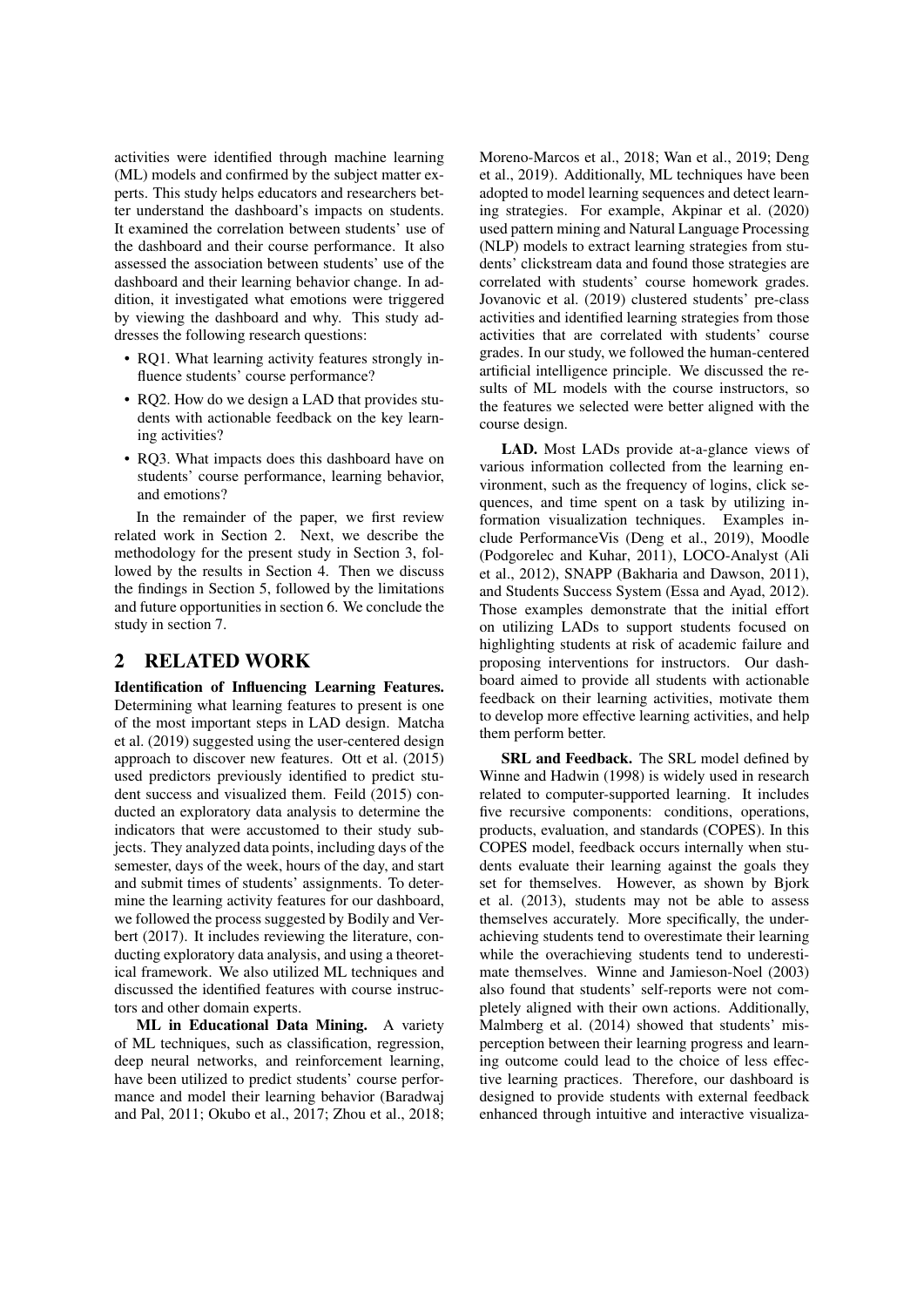tions, help them develop a more accurate estimation of their learning progress, and thus better selfregulate their learning. We followed the conceptual model proposed by Sedrakyan et al. (2020) that incorporates SRL theory, feedback theory, and LAD design. According to that model, LADs can provide four different types of feedback: cognitive, behavioral, outcome, and process-oriented feedback. Our dashboard focused primarily on behavioral, outcome, and process-oriented feedback.

### 3 METHODOLOGY

#### 3.1 Study Context and Data Collection

The study was conducted on an introductory coding course required for all business major students at the University of Notre Dame. The primary goal of this course is to help students learn the fundamentals of coding and develop fluency with the Python programming language. The course consisted of 13 modules, and each module introduced a new programming topic. The course was delivered using the flipped classroom model in which students were expected to complete several learning tasks before the in-person class. During the in-person session, instructors guided students to do more practice on the topics they learned in the preparation materials. Except for the in-class participation, all the other learning activities were conducted in Canvas (a learning management system), Vocareum (a cloud programming system), and Panopto (a video streaming and management system). When students interacted with those systems, their learning activities were captured in the system logs. We collected data from the course when it was offered in Spring 2021 and Fall 2021. There were 45 and 69 students enrolled in the two semesters, respectively. After consolidating the data, we captured the activity data that reflect students learning behaviors and habits, as described in Table 1.

The course performance data we captured included students' final letter grades (on a range from A, A-, B+, B, B-, C+, C-, D, to F) and calculated grades (on a scale from 100 to 0).

#### 3.2 Feature Extraction

One of our goals with the collected data was to identify the learning activity features that greatly influenced students' course performance. As we learned from the literature review, the significance of the features in predicting student success depends on the setting and structure of the course. Therefore, we consulted with the course instructors and extracted a set of features that are better aligned with the course design, as described in Table 2. The features representing students' click count on the course materials are commonly used in student success prediction. The new features proposed in this study include how many days before the deadline a student opened a homework (tutorial/lab), submitted it for the first/last time, and how many days passed between the opening of the homework and the first/last submission. Those features are proxies for how early students started homework and how much time they spent on it.

#### 3.3 Model Building and Evaluation

We ran several ML models on the extracted features to determine their predictive significance for the course grade. The models we used include logistic regression, k-nearest neighbors, naïve Bayes, decision tree, and random forest regression. We evaluated those models' performances using accuracy, precision, recall, F-measure, and area under the PRC. The evaluation showed the random forest regression model had the best performance. Another reason we chose this model was that its result was easy to interpret, so we could discuss it with the instructors.

#### 3.4 Dashboard Design

After identifying the learning activity features that strongly influenced students' course performance, our next step is to design a dashboard that provides students with actionable feedback on those important features. We followed a user-centered iterative process to create the dashboard. The design process is illustrated in Figure 1.



Figure 1: User-centered iterative design process.

Participatory Design. We started with a participatory design session with the course instructors. In this session, we discussed the important learning activity features determined by the random forest regression model. They confirmed that the features with higher predictive significance represented the critical learning activities for the course from the pedagogical perspective. They also commented that watching lecture videos was a key learning activity, although the model did not rank its significance as high as the lab survey responding activity. They wanted to cultivate video-watching behavior. Therefore, we decided to show students' tutorials submission and video watching activities in the dashboard. After each module in the dashboard, we also included their accumulated grade rank to raise students' awareness of the correlation between their learning activities and performance. To motivate students to regulate their learning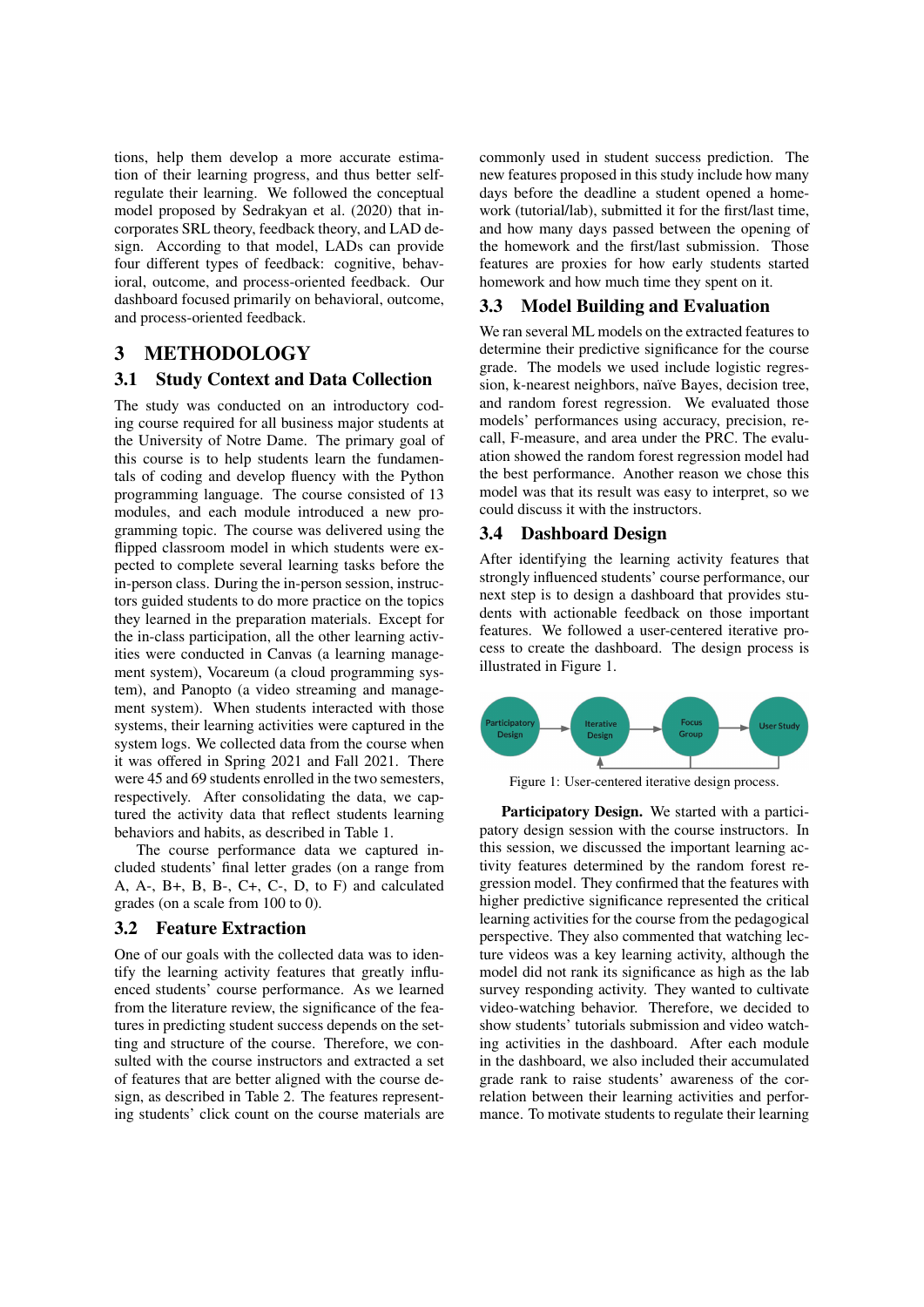|  |  |  |  |  | Table 1: Collected data field names and descriptions. |
|--|--|--|--|--|-------------------------------------------------------|
|--|--|--|--|--|-------------------------------------------------------|

| Description                                                       | System                                                                                                      |
|-------------------------------------------------------------------|-------------------------------------------------------------------------------------------------------------|
| Date and time when a student clicked on the module overview pages | Canvas                                                                                                      |
| Date and time when a student clicked on a quiz to review          | Canvas                                                                                                      |
| Date and time when a student viewed an online discussion thread   | Canvas                                                                                                      |
| Date and time when a student posted an online discussion thread   | Canvas                                                                                                      |
| Date and time when a student responded a homework survey          | Canvas                                                                                                      |
| Date and time when a student clicked on a class recording         | Canvas                                                                                                      |
|                                                                   | Vocareum                                                                                                    |
|                                                                   | Vocareum                                                                                                    |
| Submit count on the tutorials/labs by a student                   | Vocareum                                                                                                    |
| Watch length in seconds of the lecture videos by a student        | Panopto                                                                                                     |
| Watch percentage of the lecture videos duration by a student      | Panopto                                                                                                     |
| Date and time when videos were watched by a student               | Panopto                                                                                                     |
|                                                                   | Date and time when a student opened a tutorial/lab<br>Date and time when a student submitted a tutorial/lab |

Table 2: Extracted feature names and descriptions.

| Name                  | Description                                                                      |
|-----------------------|----------------------------------------------------------------------------------|
| overview_count        | Click count on the module overview pages by a student                            |
| assgn_count           | Click count on the tutorials/labs by a student                                   |
| quiz_count            | Review count of the quizzes after submission by a student                        |
| discussion_view_count | View count of the online discussions by a student                                |
| discussion_post_count | Post count on the online discussions by a student                                |
| survey_count          | Respond count to the lab surveys by a student                                    |
| recording_count       | Click count on the class recording pages by a student                            |
| due_start_days        | Days before the deadline a student opened a tutorial/lab                         |
| due_first_days        | Days before the deadline a student submitted a tutorial/lab for the first time   |
| first_start_days      | Days between a student opened a tutorial/lab and submitted it for the first time |
| final_start_days      | Days between a student opened a tutorial/lab and submitted it for the last time  |
| submit_count          | Submit count on the tutorials/labs                                               |
| video_sum_mins        | Watch length in minutes of the lecture videos by a student                       |
| video_avg_diff        | Average watch percentage of the lecture videos by a student                      |

behaviors, we decided to show the tutorial submission and video watching patterns of students ranked in the top 25% of the class. We chose the top 25% as the benchmark because the course had a competitive grading policy, which requires the average GPA to fall into the range of 3.2 to 3.5. We sketched a dashboard prototype using paper and pencil in the participatory design session.

Iterative Design. After the participatory design session, we converted the paper sketch into a prototype using Tableau (an interactive data visualization software focused on business intelligence). There were a couple of reasons we chose Tableau to create the dashboard. First, the university where the study was conducted has deployed a Tableau server with the single-sign-on feature, which means students can access the Tableau dashboard with their university IDs. Second, Tableau supports user-filtering, which allows us to map a student with his/her data so users can only see their own data in the dashboard. Finally, we chose a line graph for the accumulated grade rank because it is easy to interpret. We decided to use a Gantt bar graph to compare an individual's tutorial submission and video-watching behaviors with those of the top 25% performers. The Gantt bar graph shows the contrast clearly and is easy to understand.

Focus Group. With the dashboard prototype, we had a focus group with two of the course instructors and a learning research director from the same university. During the focus group, we had an unmoderated discussion while the participants interacted with the prototype. The reason for the unmoderated discussion was to observe how the participants interacted with the dashboard and record their feedback. For example, one instructor interacted with the line chart showing the students' accumulated grade rank trend. She was concerned that showing the exact grade rank would mislead/discourage students because a low rank does not necessarily mean a bad grade. The other instructor suggested showing only when the rank falls into or outside the top 25%. They also changed their minds to include the lab submis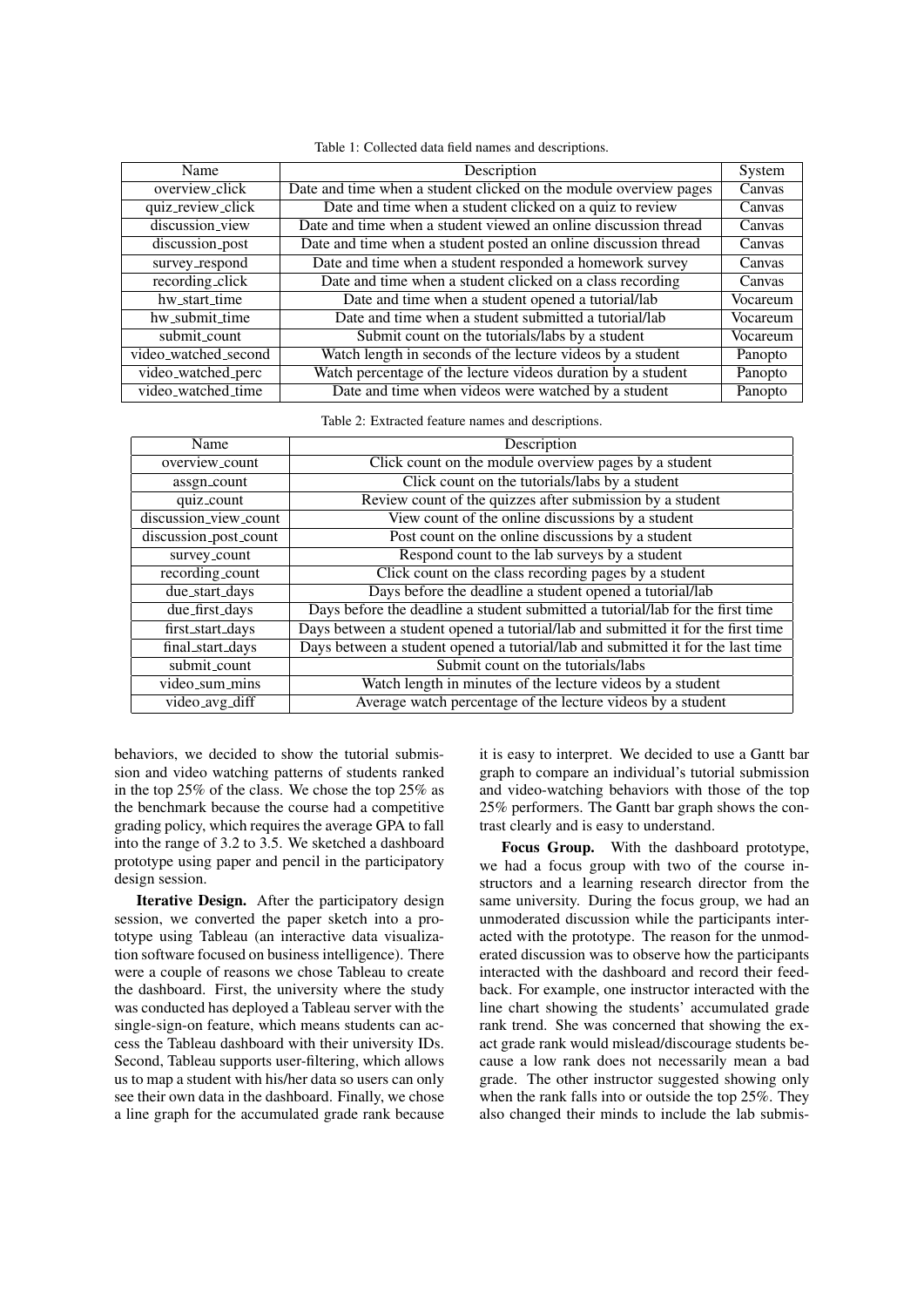sion activity, which is another homework component. Additionally, they suggested changing the dashboard layout so the explanatory text is closer to the associated graphs and users can easily reference them when viewing the graphs. We redesigned the dashboard based on their feedback and presented the new design for more feedback. We repeated this process three times until they were satisfied with the design.

User Study. We conducted a user study with four students ( $n_{female} = 2$ ,  $n_{male} = 2$ ) who took this course in Spring 2021 to evaluate the dashboard design. They were in the same year and similar majors as the targeted audience of the dashboard. We used the think-aloud protocol during the study and asked them several pre-designed questions. The participants joined the study via Zoom. During the study, the interviewer shared with the participants a link to a dashboard that was built on some hypothetical data and told them to assume those data were theirs. Then the interviewer asked the participants to share their screens in turn when they interacted with the dashboard and encouraged them to talk aloud about their thoughts. From this study, We learned that all participants could interpret all the charts in the dashboard as they were designed. They also cross-referenced them and drew some high-level insights such as "*homework activity and video activity are kind of like variables going into the grades percentile range, so you can look at those to explain*" and "*if you start earlier, it'll work out better*". Their overall impression of the dashboard usability was "*the color is good*", the message "*is very clear*", the text " *makes a lot of sense and it helps explain*", and the dashboard contains "*the right amount/mix of information*". They all viewed the dashboard as a useful tool and made comments like "*yeah I definitely do think it's useful*" and "*I feel like the two graphs cover different aspects of the course pretty well, so I think it's good*". Additionally, they offered helpful suggestions on the improvement of the dashboard design. For the chart displaying a student's grade rank, they suggested emphasizing that the rank was based on the accumulated grades. So, we repeated that information in the tooltip of the chart. For the chart showing a student's video watching pattern, one participant suggested adding labels showing "*what module the videos attached*" so students can easily cross-reference their grade rankings with video watching patterns. We followed his suggestion and added the module information to the video labels.

### 3.5 Empirical Study

Study Protocol. To study the dashboard's impacts, we conducted an empirical study with students who took the course in Fall 2021. Fifty-five out of the enrolled 69 students agreed to participate voluntarily. We created a dashboard for every participant using his/her homework (tutorial&lab) submission, video watching, and grade data. We also integrated the dashboard into the course site in Canvas so participants can easily access it. The dashboard was first released after the class completed Module 7 and started Module 8. It contained students' accumulated grade ranks after Modules 3, 4, 5, 6, and 7. Modules 1 and 2 did not have any graded assessments. It also included students' homework submissions and video watching patterns in the first seven modules. Since then, the dashboard has been updated weekly. A reminder email was also sent to the participants, informing them that the dashboard was updated with the latest module they had completed.

Survey. Throughout the empirical study, participants were encouraged to submit their feedback through a Google Form survey embedded in the dashboard. The survey started with one multiple-choice question asking how the participants felt after viewing the dashboard. The question provides a list of emotions that address the activity emotions (enjoyment, confusion, boredom), prospective outcome emotions (hope, motivated-to-improve, anxiety, and hopelessness), and retrospective outcome emotions (pride, relief). This instrument also measures both positive and negative emotions as well as the activating and deactivating emotions. Combining both the valence and activation dimensions, as suggested by Pekrun et al. (2011), the emotions we tried to measure fall into these four categories: positive activating (enjoyment, hope, motivated-to-improve, pride), positive deactivating (relief), negative activating (confusion, anxiety), and negative deactivating (hopelessness, boredom). Participants can choose multiple emotions in their answers. On the second update of the dashboard, we added two more questions. One asked how easy or hard it was to understand the dashboard; the other asked what actions the participants would likely take after viewing the dashboard.

Statistical Analysis. We captured participants' interaction with the dashboard, such as when they accessed it and how many times they viewed it. We used this data in conjunction with the participants' course performance and learning activity data to investigate if the participants who viewed the dashboard performed better or demonstrated any behavior change. We used Pearson's correlation analysis to evaluate any correlation between viewing the dashboard and grade rank. We also compared the grade ranks of participants who viewed the dashboard and those who did not. Because the grade ranks of both groups were not in a normal distribution, we used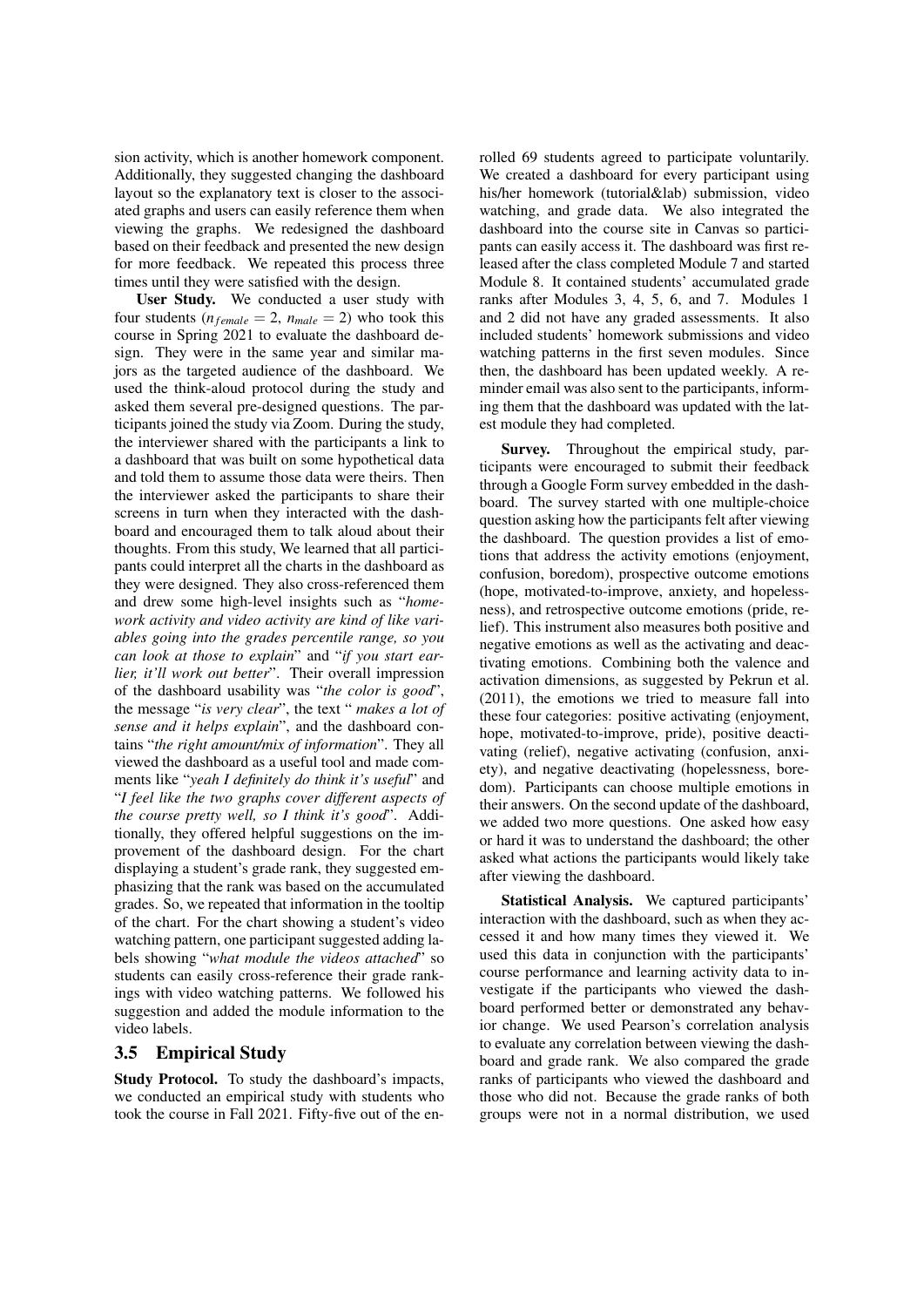| Features              | <b>Predictive Significance</b> |
|-----------------------|--------------------------------|
| due_first_days        | 0.4527                         |
| survey_count          | 0.1552                         |
| video_avg_diff        | 0.1003                         |
| overview_count        | 0.1002                         |
| discussion_view_count | 0.0661                         |
| assgn_count           | 0.0660                         |
| quiz_count            | 0.0425                         |
| recording_count       | 0.0170                         |

Table 3: Predictive significance of the extracted features.

the one-tailed Mann–Whitney U test to determine if there was a significant difference in the grade rank between those two groups. In addition, we compared the tutorial/lab submission habit change between participants who viewed the dashboard and those who did not. The change measured in hours was not in normal distribution for either group, so we used the one-tailed Mann–Whitney U test again to test if those two groups demonstrated a significant difference.

Interview. We conducted a semi-structured interview with five of the empirical study participants  $(n_{female} = 2, n_{male} = 3)$ . The goal was to understand their reactions to the dashboard and its impacts on them. The interview followed the think-aloud protocol and was complemented by some pre-designed questions. The questions include how participants used the dashboard, what is their perceived usefulness of the dashboard, what actions they took after viewing the dashboard and why, and how they felt after using the dashboard and why. The participants joined the interview via Zoom. Before the interview started, the interviewer explained the goal to the participants and received their oral consent for audio and video recordings of the interview. Next, the interviewer screenshared a dashboard with hypothetical data to guide the conversation. The interview lasted for around 30 minutes. After the interview, we performed thematic analysis on the transcript.

### 4 RESULTS

### 4.1 RQ1: Features Identification

Predictive Features. The result of the random forest regression model is presented in Table 3. As it indicates, the top three features that are most significant in predicting the course grade are due\_first\_days  $(p = 0.4527)$ , survey\_count  $(p = 0.1552)$ , and video<sub>-avg-diff ( $p = 0.1003$ ). The model's mean abso-</sub> lute error (MAE) is 2.089, and the root-mean-square error (RMSE) is 2.272. Given the predicting label (course calculated grade) is on a scale from 0 to 100, this error rate is acceptable.



Figure 2: (a) Linear correlation between due first day feature and calculated grade (b)Patterns on due first day feature by different grades group.

#### 4.2 RQ2: Dashboard Design

Predictive Features Evaluation. To further evaluate the significance of the identified predictive features, we visualized their correlations with the course grade and the feature patterns demonstrated by students in different grade groups. For example, as shown in Figure  $2(a)$ , the due first days feature has a positive linear correlation with the course calculated grade. Figure 2(b) shows the first submission of students in the A group (2.61 days before the deadline) was earlier than the students in any other grades group. On the other hand, the first submission of students in the D (1.03 days after the deadline) and C- (0.84 days after the deadline) groups were later than the students in any other grades group. When we showed those visualizations during the focus group, the instructors agreed that the top features reflect the important learning activities from the pedagogical perspective. They were not surprised that how early students submitted the homework had the most significant influence on their course performance. It is due to the flipped classroom nature of this course. Students were expected to learn the course content in the tutorials and practice them before the in-person class. The earlier they started that task and the more time they had to study the material, the better their performance was. If the students put off that task, they might not have sufficient time to learn the content, which leads to an undesired outcome.

Dashboard. Figure 3 shows the version of the dashboard that the instructors and learning research director were all satisfied with. It also incorporates the suggestions we received. The dashboard contains an embedded feedback form and three charts:

- The YOUR FEEDBACK button directs viewers to the Google Form.
- The grades percentile rank chart shows if a student's accumulated grade rank after a module is ranked in the class top 25% or not. The green cir-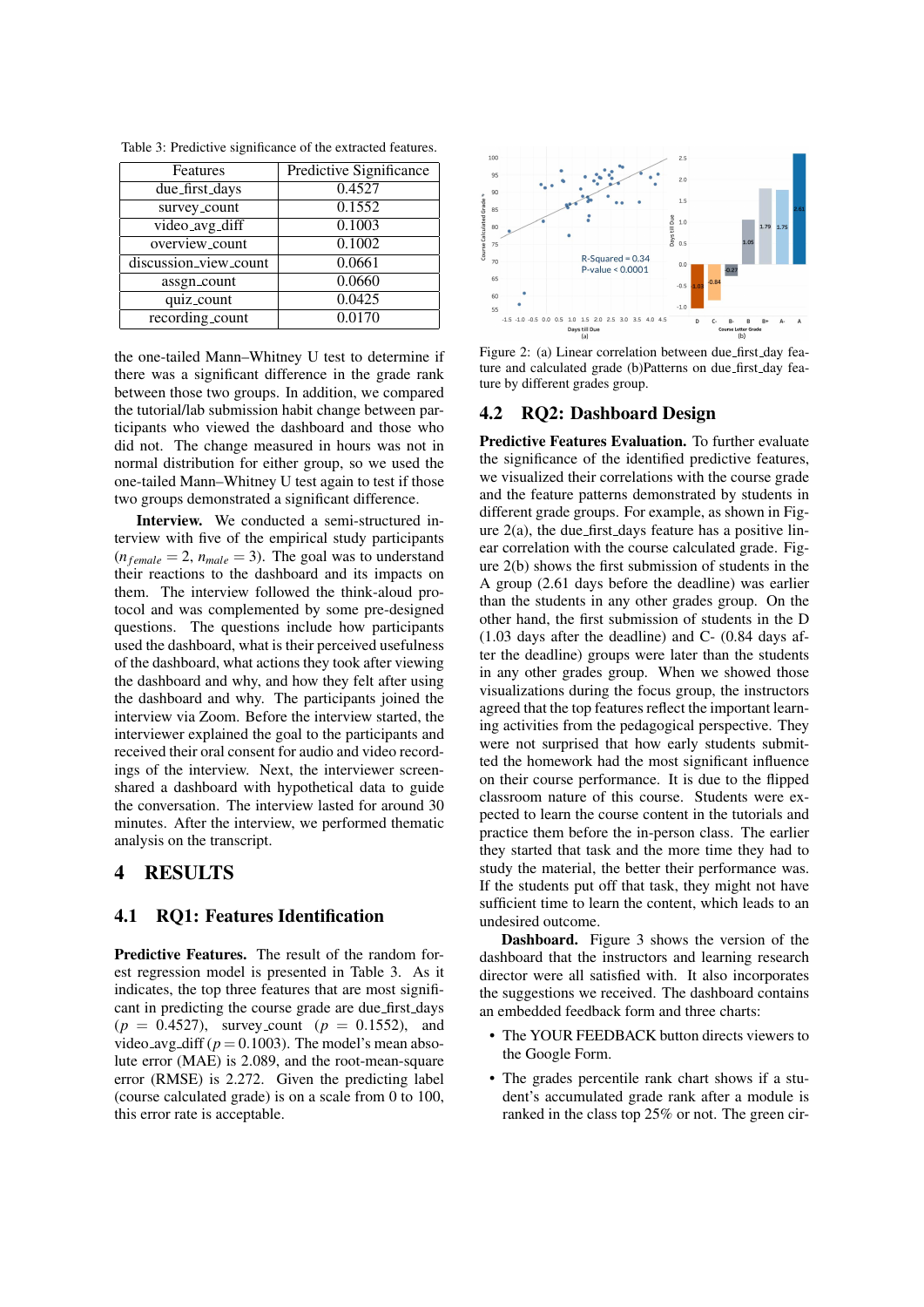

Figure 3: Our final dashboard design. Top to bottom: grades percentile rank, homework activity, and video activity charts.

cle indicates the grade rank falls into the top 25% and the orange circle indicates the grade rank falls outside of the top 25%.

- The homework activity chart shows how early a student submitted a tutorial or lab for the first time compared to the top 25% performer's average submission status. The blue bar indicates the number of hours before the deadline that a student submitted a tutorial/lab for the first time. The horizontal gold line shows the average number of hours before the deadline that the top 25% performers had their first submission on the same tutorial/lab.
- The video activity chart shows how much of the lecture video a student watched compared to the top 25% performers' average watched ratio. The blue bar shows the percentage of the video duration a student watched. The horizontal gold line shows the average percentage of the video duration watched by students in the top 25%.

Dashboard Evaluation. The dashboard was evaluated through the embedded survey and the interview. The insights we gained from the survey and the interview are as follows:

• Usability of the dashboard: among the 23 responses to the survey question on how easy or difficult it was to understand the dashboard, 9 (37.5%) were very easy, 11 (45.8%) were easy, 1 (4.2%) was neutral, and 3 (12.5%) were hard. Among the five interview participants, 3 (60%) thought the dashboard was very easy to understand, and 2 (40%) thought it was easy to understand. All five interviewees agreed that students could use the dashboard without any training.

- Perceived usefulness of the dashboard: among the five interview participants, 3 (60%) commented that the dashboard raised their awareness of the correlation between their grade and learning activity, and 2 (40%) held a neutral opinion. When asked if they like to have a similar dashboard for other courses, 3 (60%) interviewees answered with strongly yes, 1 (20%) was yes, and 1 (20%) was neutral.
- Follow-up actions after viewing the dashboard: among the 23 responses to the survey question asking the participants what actions they will likely take after viewing the dashboard: 12 (52.3%) were starting the tutorials & labs early, 5 (21.7%) were watching more lecture videos, 3 (13%) were nothing because they were ranked in top 25%, and 3 (13%) were nothing because they feel confident with their study strategies. Among the five interviewees, one shared he "*reviewed the tutorial more*" after viewing the dashboard. Another interviewee added she spent "*more time to complete the assignments*".
- Impact of the dashboard: when asked about the dashboard impact, one interviewee shared, "*I do think that it has been motivating and driving for me. It's just kind of a reminder every week to keep working hard*". Another participant added, "*I would say it's definitely motivating for me because like I said I've been outside the top 25%*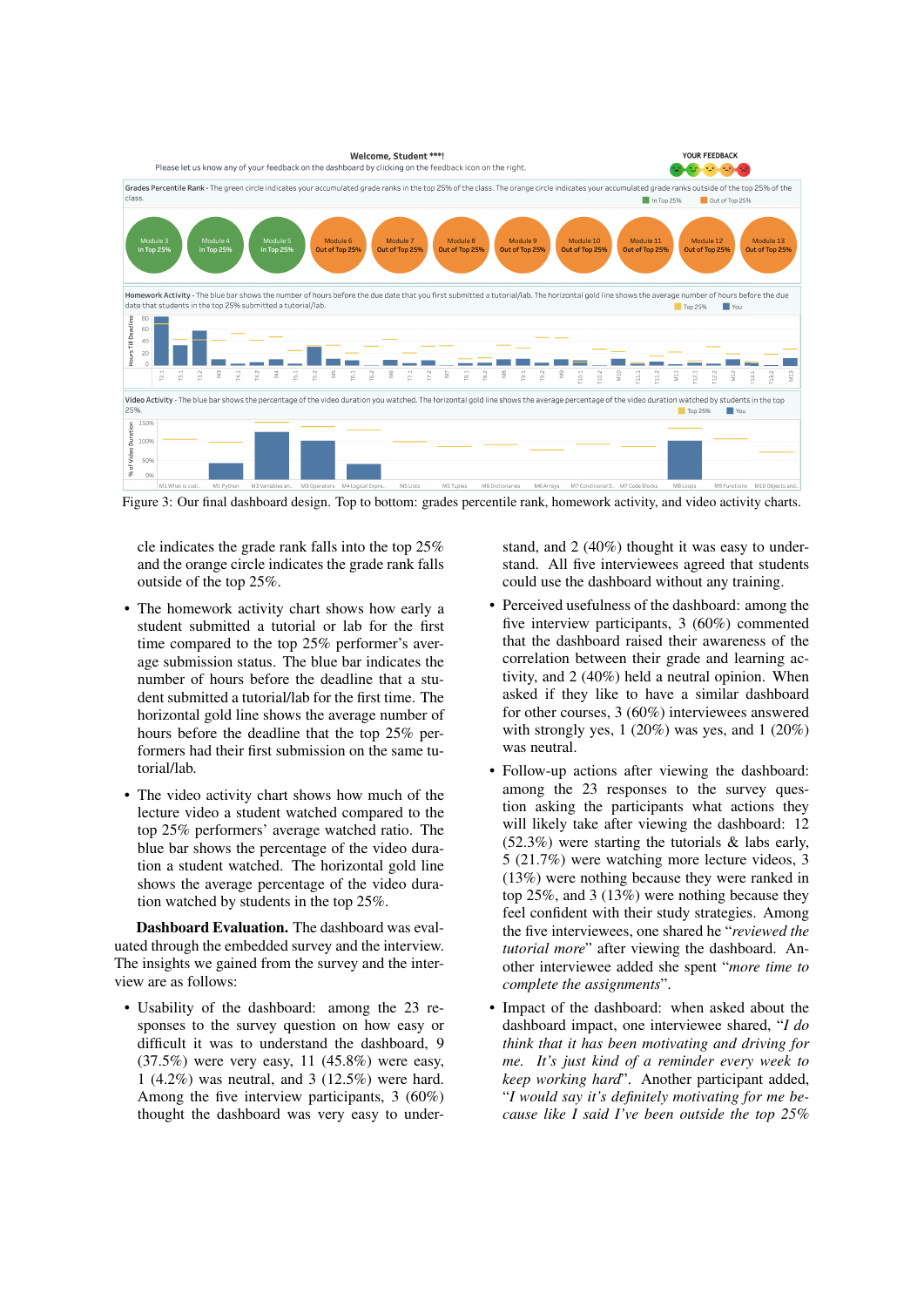|                | Pearson Coefficient | P-Value |
|----------------|---------------------|---------|
| Grade_Rank_M9  | 0.26                | 0.033   |
| Grade_Rank_M10 | 0.30                | 0.011   |
| Grade Rank M11 | 0.35                | 0.003   |
| Grade_Rank_M12 | 0.35                | 0.003   |
| Grade_Rank_M13 | 0.35                | 0.003   |

Table 4: Pearson correlation between students' viewing count of the dashboard and their grade rank.

Table 5: Grade rank comparison between students who viewed the dashboard and those who did not.

|                 | Viewed     | Not Viewed |
|-----------------|------------|------------|
| Student_Count   | 49         | 20         |
| Mean_Rank (Std) | 0.55(0.27) | 0.34(0.29) |
| Median_Rank     | 0.57       | 0.24       |

*for a bit. So every week, I want to get the email, I hope that I've hopped back in the top 25%*". The third participant shared that the dashboard raised his awareness of the correlation between his grades and learning activity. He commented, "*I was in the top 25% for the start and then there were a couple homework assignments that I started real late or videos I didn't watch and that's what I dropped out of top 25%*".

#### 4.3 RQ3: Dashboard Impacts

Impact on Students' Course Performance. The Pearson correlation analysis showed a positive correlation between the number of times a student viewed the dashboard and their grade rank. As shown in Table 4, the number of times students viewed the dashboard is positively correlated to their accumulated grade rank after Module 9,  $r(67) = 0.26$ ,  $p = 0.033$ . More importantly, the coefficient increases to 0.3 after Module 10 and 0.35 after Modules 11, 12, and 13. In the meantime, the p-value decreases to 0.011 after Module 10 and 0.003 after Modules 11, 12, and 13. It indicates that the positive correlation becomes more significant as the course progresses. The analysis also showed that the number of times students viewed the dashboard was positively correlated to their accumulated grade rank change from Module 8 to Module 13,  $r(67) = 0.31$ ,  $p = 0.01$ . We also compared the final accumulated grade rank (after Module 13) of students who viewed the dashboard and those who did not. As the results in Table 5 show, both the average and median grade ranks of students who viewed the dashboard are higher than those who did not. We performed a one-tailed Mann-Whitney U test to test if that difference is statistically significant. The result is  $U = 699$ ,  $n_{Viewed} = 49$ ,  $n_{Not\,Viewed} = 20$ ,  $p = 0.003$ , showing that the group who viewed the dashboard has a higher rank than the group who did not.

Table 6: Submission behavior change comparison between students who viewed the dashboard and those who did not.

|                                   | Viewed      | Not Viewed    |
|-----------------------------------|-------------|---------------|
| Student_Count                     | 49          | 20            |
| Mean_Change (Std)                 | 8.62(20.43) | $-1.29(9.63)$ |
| $\overline{\text{Median}}$ Change | 5.11        | 0 ዓ4          |

Impact on Students' Learning Behaviors. Regarding the dashboard's impact on students' learning behaviors, we focused on their homework submission behavior because the instructors recommended they watch the lecture videos to prepare for the final exam. That recommendation might influence students' video watching behavior change. We defined the submission behavior change as the difference of students' average submission statuses between Modules 9-13 (after the dashboard was released) and Modules 3- 8 (before and during the dashboard release). The Pearson correlation analysis showed a positive correlation between the number of times students viewed the dashboard and their homework submission behavior change,  $r(67) = 0.33$ ,  $p = 0.006$ . We also compared the submission behavior change of students who viewed the dashboard and those who did not. As shown in Table 6, on average, students who viewed the dashboard submitted homework 8.62 hours earlier than what they did before the dashboard was released. On the contrary, students who did not view the dashboard submitted homework 1.29 hours later than what they did before the dashboard was released on average. We performed a one-tailed Mann-Whitney U test to test if that difference is statistically significant. The result is  $U = 655$ ,  $n_{Viewed} = 49$ ,  $n_{Not\ Viewed} = 20$ ,  $p = 0.015$ , showing that the group who viewed the dashboard demonstrates a more positive submission behavior change than the group who did not.

Impact on Students' Emotions. We received 38 responses to the survey question asking how the participants felt after viewing the dashboard. As Figure 4(a) shows, 35 of the reported emotions were negative, including anxiety, hopelessness, confusion, and boredom. Nineteen of the reported emotions were positive, including pride, relief, motivated to improve, hope, and enjoyment. The top negative emotion was anxiety, and the top positive emotion was pride. Since the participants can answer this question by choosing multiple emotions, we broke down the responses. As Figure 4(b) shows, some of the responses include both positive and negative emotions at the same time. For example, 5.4% of the responses were motivated to improve and anxiety, 2.7% were pride and anxiety, and another 2.7% were pride, relief, and anxiety. We included a similar question during the interview and asked the participants to elaborate on why they had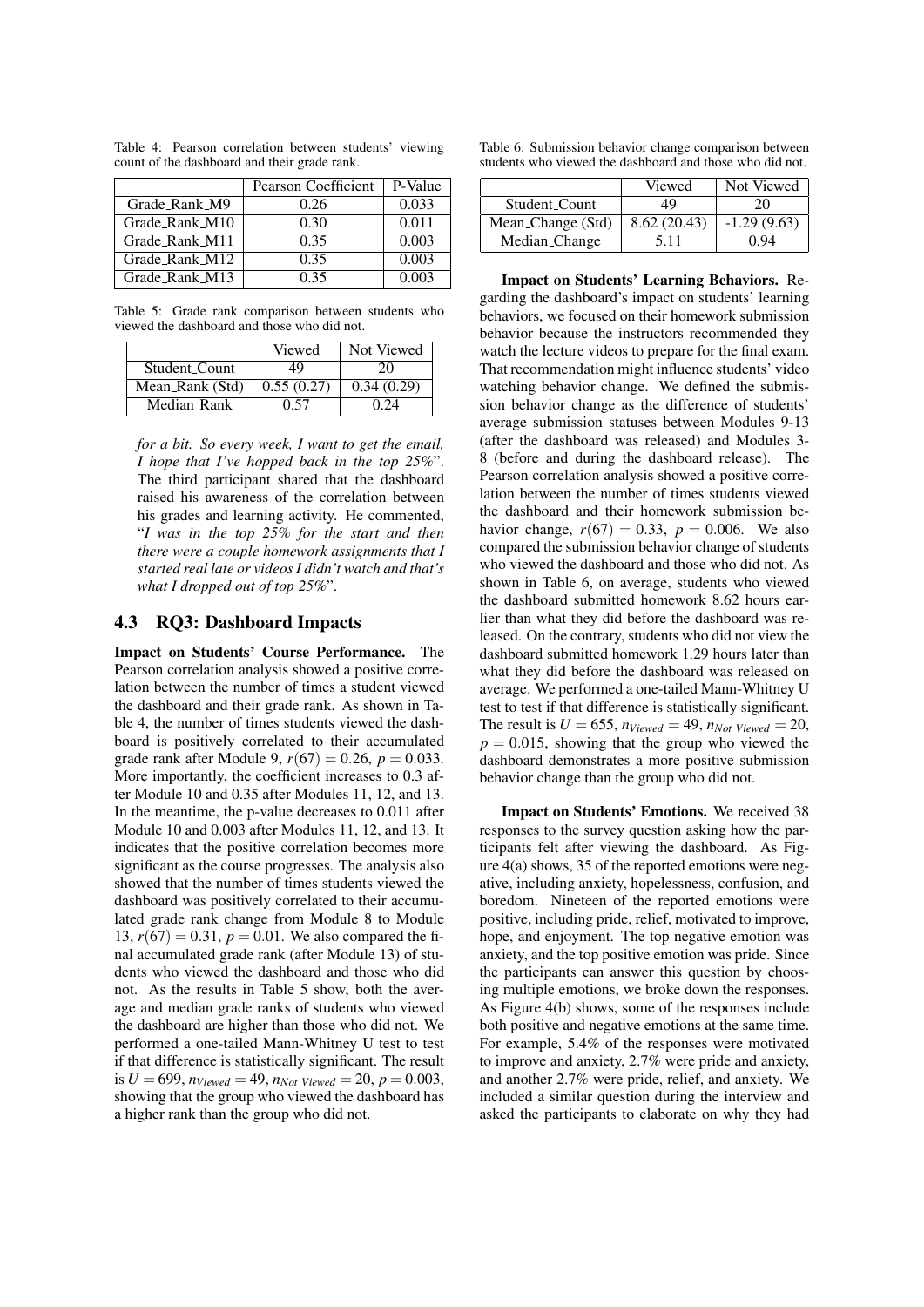

Figure 4: Reported emotions after viewing the dashboard.

certain emotions. Four of the 5 participants answered that question. All of the four responses were motivated to improve. One response goes like this, "*The dashboard motivates me to do better when I am behind the top 25% of the class in a category, and it makes me feel satisfied when I am in the top 25% of a category*". Another one was "*while it could be disappointing to see a[n] orange circle, it does positively motivate me to work towards becoming the top 25%*". The third one was "*rather than inciting negative emotions, it encourages me to improve my studying habits for the next module. If I see that I have performed in the top 25%, that is a pretty positive note so it incites positive emotions for me*". The fourth one was "*it generally prompts positive emotions, especially when I see that I fall within the top 25%. I enjoy seeing how my learning activities impact my grade and what I can do to improve my grade when I fall out of the top 25%*". These findings are consistent with the literature suggesting that social comparison generally appears to be motivating; however, some students do not like it (Bennett and Folley, 2021).

## 5 DISCUSSION

RQ1 focused on identifying the learning activity features that strongly influence course performance. The workflow we used to answer this question can be summarized into three steps: feature engineering, model building & evaluation, and verifying the identified features through visualizations. Other educational researchers or practitioners can adopt this workflow to identify the influencing features from their own data. Our result showed one of the new features we proposed in this study had the highest significance in

predicting students' course performance. That feature measures how early before the deadline a student submitted homework for the first time. It is a proxy for measuring students' level of procrastination and time-on-task. Since accurately measuring timeon-task has been a challenge, our study sheds light on how to overcome that challenge. Our result also underscores the importance of the ML model's explainability. With an easy-to-interpret model, we can engage the instructors and other domain experts to evaluate the result effectively.

The answer to RQ2 describes the user-centered iterative design process for our dashboard. It demonstrates the benefits of involving the instructors, learning scientists, and students in the design process. By observing how they interact with the dashboard prototypes and listening to their feedback, we developed a deeper understanding of the sense-making process of different audiences. This deeper understanding helped us and can also aid the LAD researchers and practitioners in designing more effective and intuitive dashboards.

RQ3 studied the dashboard's impacts on students' course performance, learning behaviors, and emotions. To the best of our knowledge, this study is the first one that evaluated the dashboard's impacts from those three perspectives. Our results show a statistically significant correlation between students' use of the dashboard and their course performance. Furthermore, the correlation strengthens over time. Our results also reveal a statistically significant correlation between students' use of the dashboard and their homework submission behavior change. More importantly, we found that students who used the dashboard submitted homework earlier than they did before the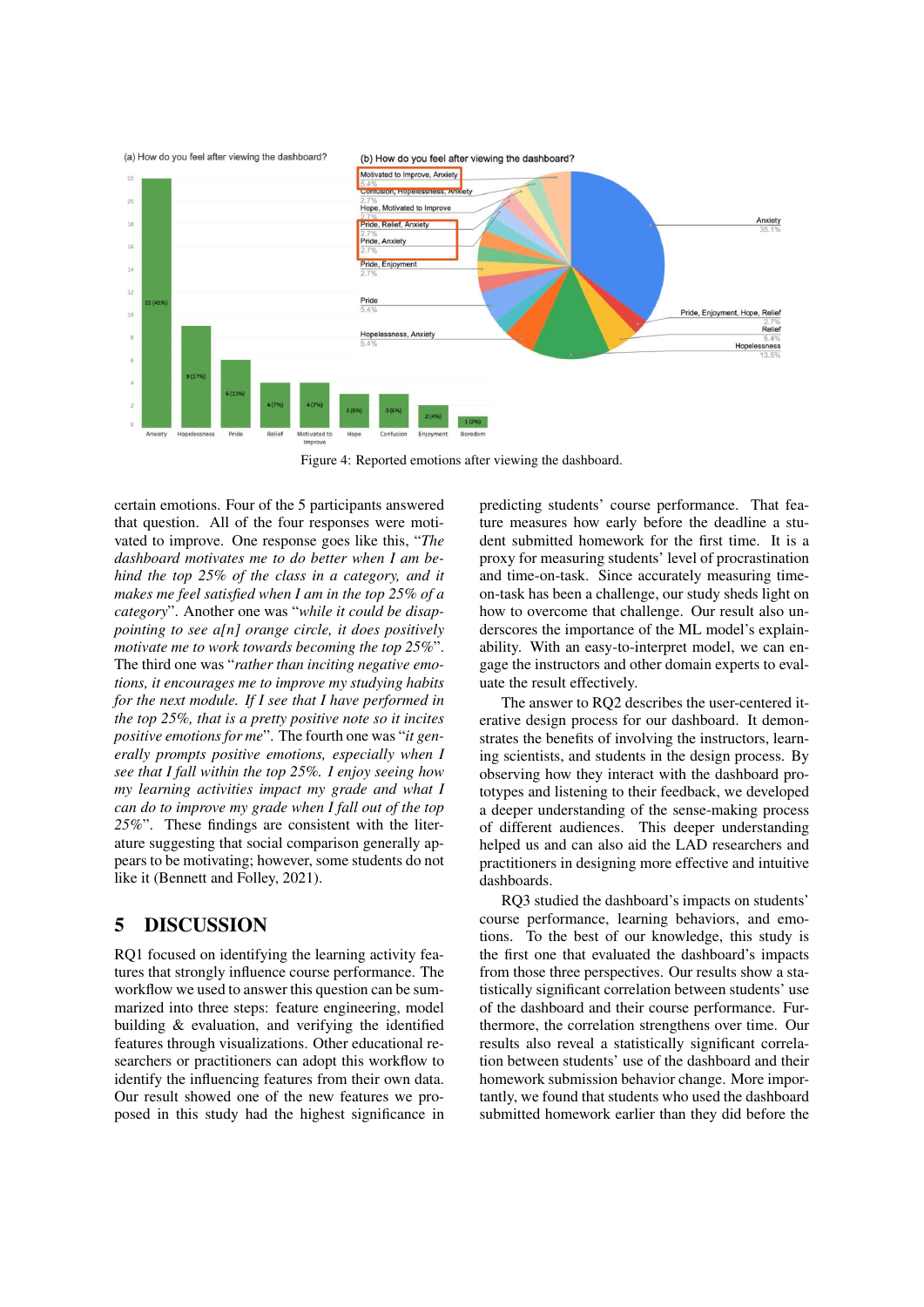dashboard was released. Finally, our evaluation of the dashboard's impact on students' emotions showed mixed results. While some students reported they were motivated to improve by the dashboard, others reported anxiety. It was interesting to learn some students felt both pride and anxiety simultaneously. One interviewee helped us understand why. Her comment was "*I am proud of the progress I has achieved while feel anxious about maintaining the high performance moving forward*". This reveals the complexities of the emotional impact of technology-mediated feedback.

## 6 LIMITATIONS AND FUTURE WORK

We admit that there exist a few limitations in this study. First, it was conducted in a single course with 55 participants. This relatively small sample size limits the generality of the findings. Second, all the participants were business majors. It's unclear what impacts the dashboard would have on students in other majors. Third, the users of the dashboard were voluntarily signed-up but not randomly assigned, which could result in a biased evaluation of the dashboard's impacts on students. We did not use a randomized controlled trial in this study because the instructors were not comfortable randomly deciding who has access to the dashboard and who does not. The dashboard could potentially benefit all students, and they consider it unethical to withhold it from any students who want to access it.

To overcome the limitations mentioned above, we will expand the study to include multiple large gateway courses offered in three different institutions in the future. With a large group of diversified participants, we can gain more insights on the dashboard design and further evaluate the dashboard's impact on students with different demographics and academic backgrounds. In addition, the large diversified sample will allow us to experiment with releasing the dashboard to different groups at different times and study the impact of when to release the dashboard on students. We will also explore the ethical options of randomly assigning students as dashboard users.

## 7 CONCLUSIONS

This study presents the design process of a dashboard that provides all students actionable feedback to improve their SRL skills. It also shares the dashboard's impacts on students' course performance, learning behaviors, and emotions. To the best of our knowledge, this study is the first one that evaluated the dashboard's impacts from those three perspectives. The results reveal new perspectives of the dashboard's impacts on students and open the door for future studies to gain more insights.

### ACKNOWLEDGEMENTS

This research was supported in part by the U.S. National Science Foundation through grant IIS-1955395. We would like to thank everyone in our team for their feedback and suggestions, especially Alex Ambrose, Frederick Nwanganga, and Steve Sporinsky. We would also like to thank the students who participated in this study.

### REFERENCES

- Akpinar, N.-J., Ramdas, A., and Acar, U. (2020). Analyzing student strategies in blended courses using clickstream data. *arXiv preprint arXiv:2006.00421*.
- Ali, L., Hatala, M., Gašević, D., and Jovanović, J. (2012). A qualitative evaluation of evolution of a learning analytics tool. *Computers & Education*, 58(1):470–489.
- Arnold, K. E. and Pistilli, M. D. (2012). Course signals at Purdue: Using learning analytics to increase student success. In *Proceedings of International Conference on Learning Analytics and Knowledge*, pages 267–270.
- Bakharia, A. and Dawson, S. (2011). SNAPP: A bird's-eye view of temporal participant interaction. In *Proceedings of International Conference on Learning Analytics and Knowledge*, pages 168–173.
- Baradwaj, B. and Pal, S. (2011). Mining educational data to analyze student's performance. *International Journal of Advanced Computer Science and Applications*, 6(2):63– 69.
- Bennett, L. and Folley, S. (2021). Students' emotional reactions to social comparison via a learner dashboard. In *Visualizations and Dashboards for Learning Analytics*, pages 233–249. Springer.
- Bjork, R. A., Dunlosky, J., and Kornell, N. (2013). Selfregulated learning: Beliefs, techniques, and illusions. *Annual Review of Psychology*, 64:417–444.
- Bodily, R. and Verbert, K. (2017). Review of research on student-facing learning analytics dashboards and educational recommender systems. *IEEE Transactions on Learning Technologies*, 10(4):405–418.
- Choi, S. P., Lam, S. S., Li, K. C., and Wong, B. T. (2018). Learning analytics at low cost: At-risk student prediction with clicker data and systematic proactive interventions. *Journal of Educational Technology & Society*, 21(2):273–290.
- Clow, D. (2013). An overview of learning analytics. *Teaching in Higher Education*, 18(6):683–695.